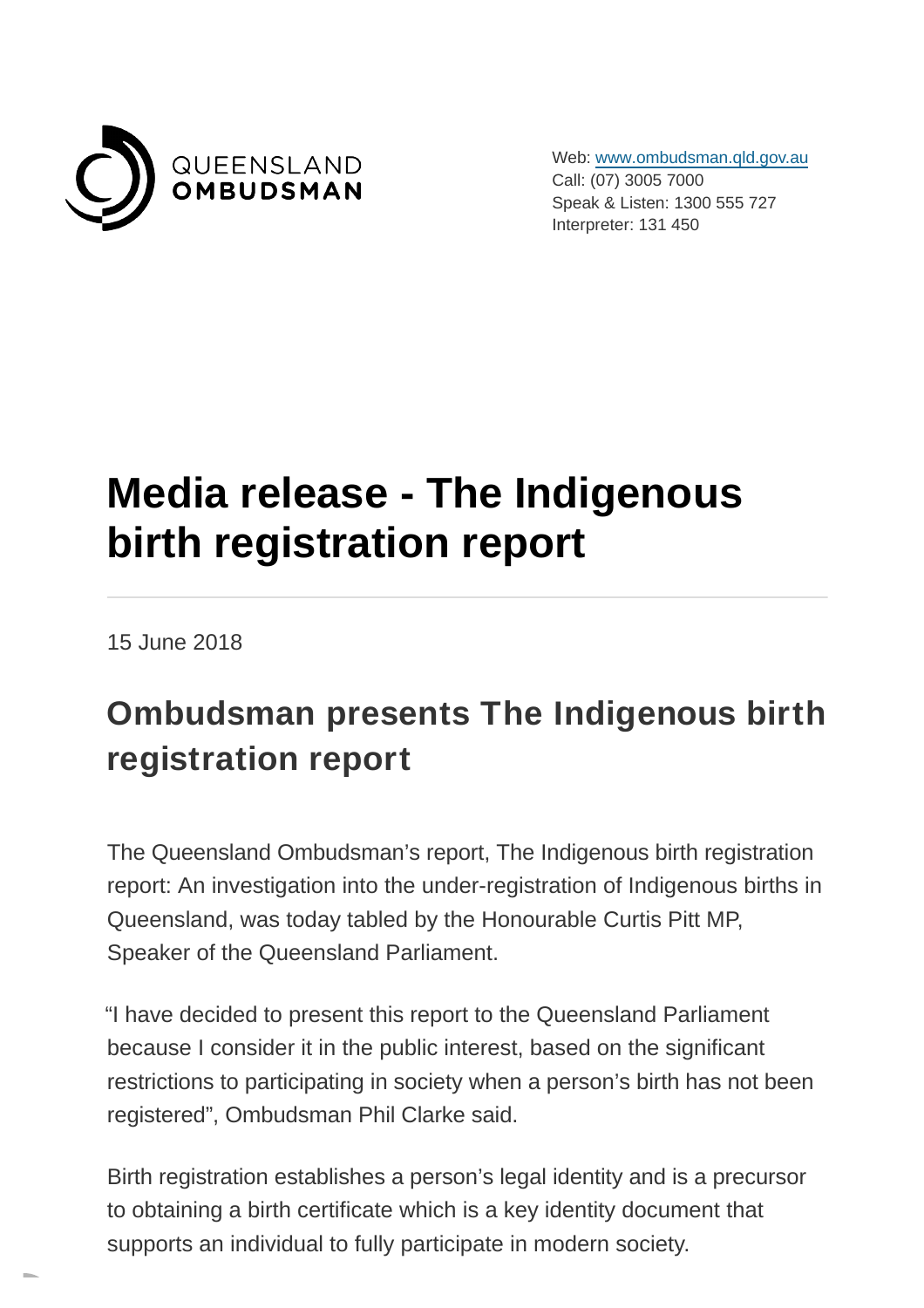Without a birth certificate a person can face difficulties enrolling in school, getting a driver licence, joining sporting clubs, gaining employment, opening a bank account, accessing government benefits and applying for private and public housing.

In 2014 Queensland Health released an analysis of Queensland birth related data which found that approximately 15-18% of births to Indigenous mothers were not registered compared with 1.8% for births to non-Indigenous mothers.

While this disparity appears to decrease over the first five years after birth, community organisations working with Indigenous Queenslanders advised this Office that it was common for their clients to lack birth registration or a birth certificate and suffer disadvantage as a result.

This investigation found the processes used by the Registry of Births, Deaths and Marriages (BDM), in the Department of Justice and Attorney-General (DJAG), may be contributing to lower registration rates of Indigenous births in Queensland.

"While there have been some efforts to engage with Indigenous communities, I found BDM had taken inefficient action to remedy the disparity between registration of Indigenous and non-Indigenous births and I consider this both unreasonable and improperly discriminatory" said Mr Clarke.

The investigation also found the current level of coordination between Queensland Government agencies was inadequate, particularly given the potential for a range of agencies to encourage and support birth registration and certification.

"I have recommended a cross-agency strategy be developed to increase the Indigenous birth registration rate to the same rate as non-Indigenous births".

Since commencing this investigation, DJAG has commenced a review of the Births, Deaths and Marriages Registration Act 2003 including birth registration and certification practices.